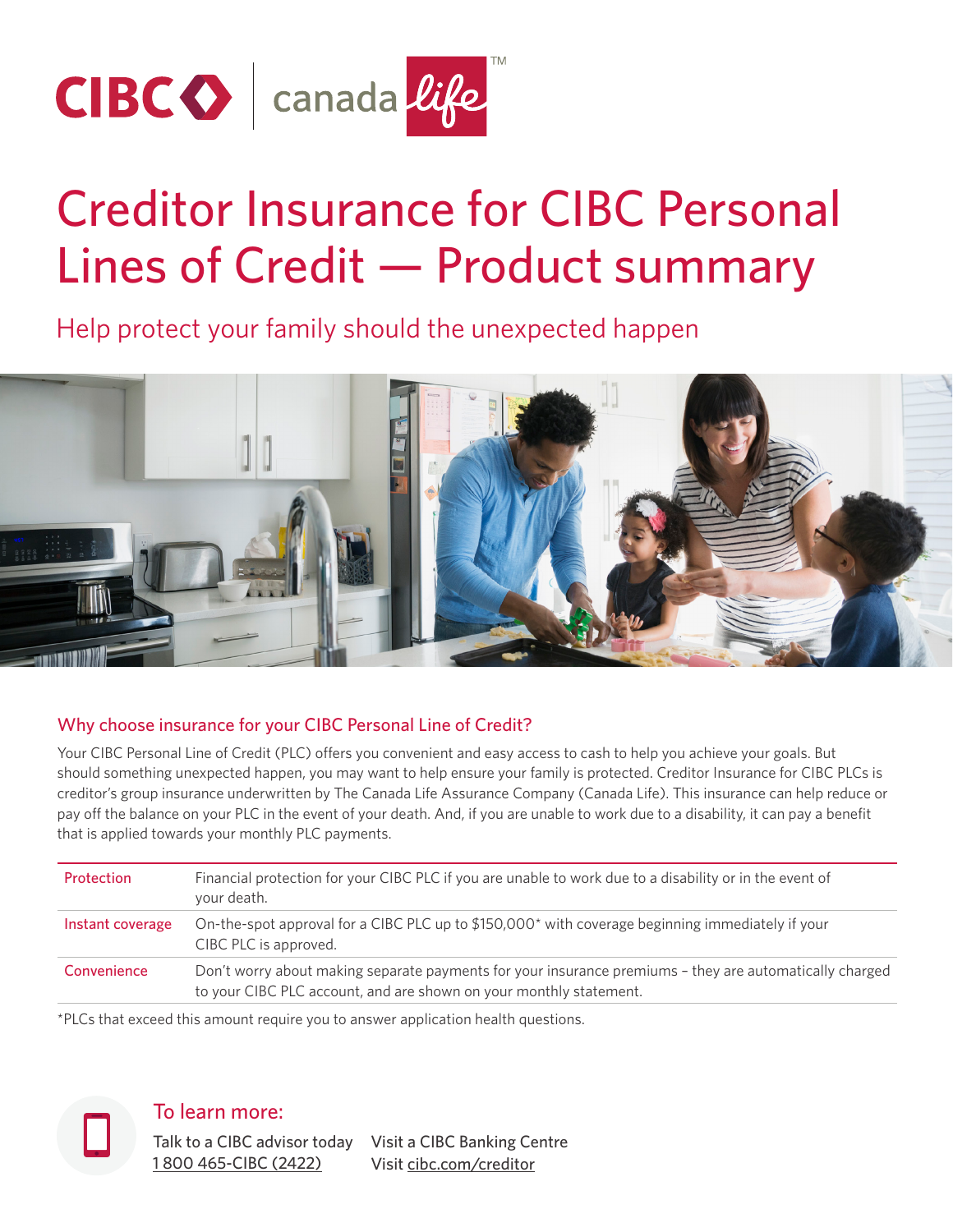<span id="page-1-0"></span>Purchase of this insurance is optional and is not required to obtain any CIBC product or service. The information in this product summary is intended to be a general summary only. Please see the Certificate of Insurance<sup>[1](#page-4-0)</sup> for the full details of coverage, including the full description of the benefits, cost, eligibility conditions, limitations and exclusions (exclusions are circumstances when benefits will not be paid).

## Life and Disability Insurance for CIBC PLCs

| <b>Summary</b>   | Life Insurance                                                                                                                                                                                                                                                                                                                                                                                                                                                                         | <b>Disability Insurance</b>                                                                                                                                                                                                                                                                                                                                                                                                                                                                                                                                                                                                               |
|------------------|----------------------------------------------------------------------------------------------------------------------------------------------------------------------------------------------------------------------------------------------------------------------------------------------------------------------------------------------------------------------------------------------------------------------------------------------------------------------------------------|-------------------------------------------------------------------------------------------------------------------------------------------------------------------------------------------------------------------------------------------------------------------------------------------------------------------------------------------------------------------------------------------------------------------------------------------------------------------------------------------------------------------------------------------------------------------------------------------------------------------------------------------|
| What it covers   | Loss of life.                                                                                                                                                                                                                                                                                                                                                                                                                                                                          | Inability to work due to sickness or injury.<br>You must be completely unable to perform your<br>normal duties of your full-time or principal occupation,<br>including seasonal employment.                                                                                                                                                                                                                                                                                                                                                                                                                                               |
| Who can apply    | • A Canadian resident;<br>• Age 18 to 64;<br>• Approved for the PLC;<br>• A borrower, co-borrower or guarantor on the<br>CIBC PLC; and<br>• Must not already have life insurance on<br><b>3 CIBC PLCs</b>                                                                                                                                                                                                                                                                              | • A Canadian resident;<br>• Age 18 to 64;<br>• Approved for the PLC;<br>• A borrower, co-borrower or guarantor on the<br>CIBC PLC;<br>• Must not already have disability insurance on<br>3 CIBC PLCs;<br>• Cannot be receiving disability benefits from any<br>source; and<br>• Must be employed and able to perform, for at least<br>25 hours per week, your regular duties of your<br>principal occupation or your duties as a seasonal<br>worker. If you are a seasonal worker, you must have<br>worked for at least one previous season.                                                                                              |
| How much it pays | The benefit is the lowest of the following<br>amounts:<br>• The end-of-day balance owing to CIBC on<br>your insured PLC on the date of death;<br>• The credit limit of your insured PLC on the<br>date of death;<br>• The Canada Life-approved maximum<br>coverage amount for your insured PLC on the<br>date of death;<br>• The Capped Life Benefit Amount <sup>2</sup> ; or<br>\$300,000<br>The maximum benefit payable for all of your<br>life- insured PLCs combined is \$750,000. | The monthly benefit is applied towards your regular<br>monthly PLC payments. This benefit amount is 3% of<br>the lowest of the following amounts:<br>• The end-of-day balance owing to CIBC on your<br>insured PLC on the date you first become disabled;<br>• The credit limit of your insured PLC on the date you<br>first become disabled;<br>• The Canada Life-approved maximum coverage<br>amount for your insured PLC on the date you first<br>become disabled;<br>• The Capped Disability Benefit Amount <sup>3</sup> ; or<br>\$200,000<br>The maximum monthly benefit is \$6,000 per month,<br>for a maximum period of 24 months. |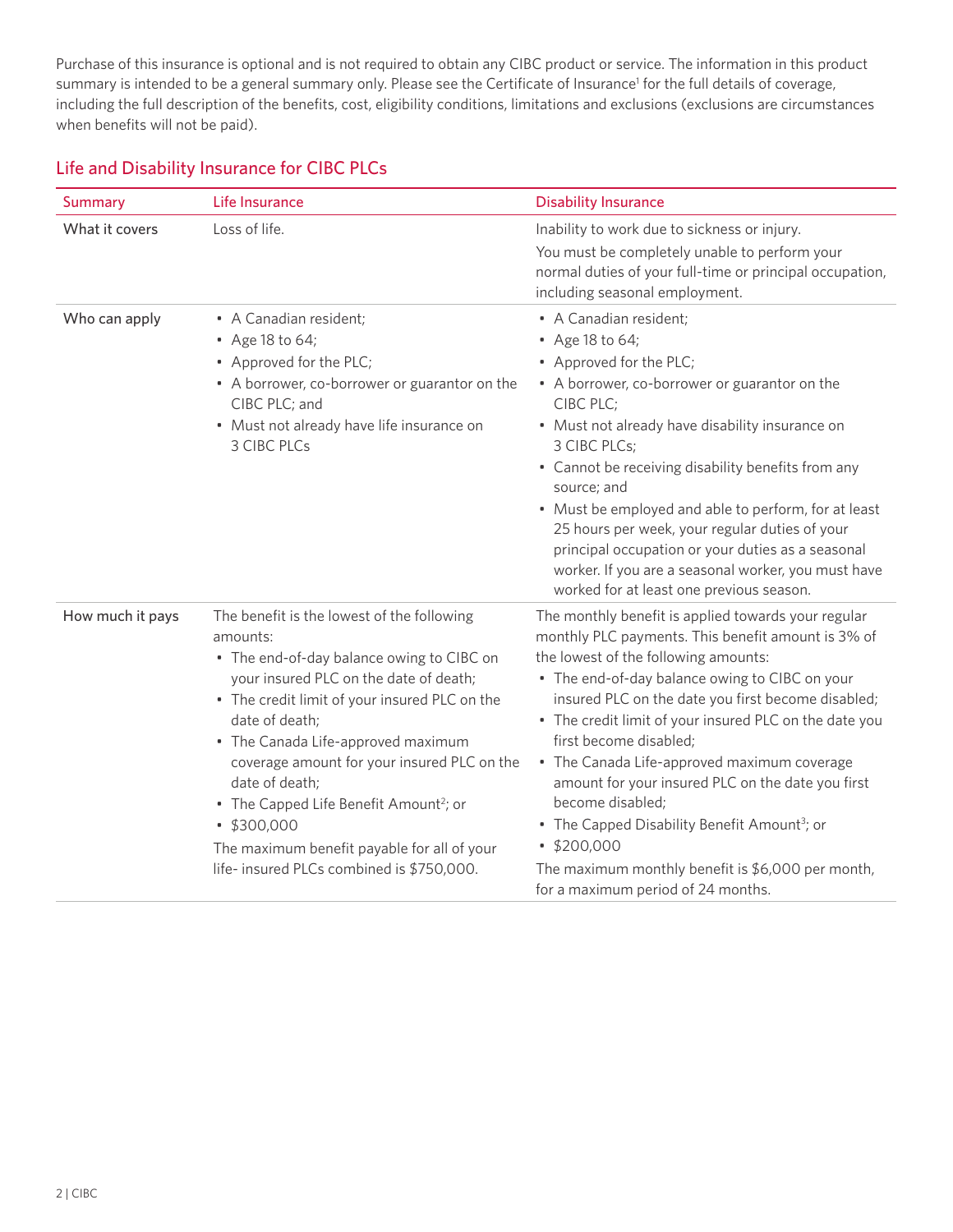<span id="page-2-0"></span>

| <b>Summary</b>                                                                                    | Life Insurance                                                                                                                                                                                                                                                                                                                                                                                                                                                                                                                                                                                                                                                                                                                                                                                                                                                                                                                                                                                                                                                                                           | <b>Disability Insurance</b>                                                                                                                                                                                                                                                                                                                                                                                                                                                                                                                                                                                                                                                                                                                                                                                                                                                                                                                                                                                                                                                                                     |
|---------------------------------------------------------------------------------------------------|----------------------------------------------------------------------------------------------------------------------------------------------------------------------------------------------------------------------------------------------------------------------------------------------------------------------------------------------------------------------------------------------------------------------------------------------------------------------------------------------------------------------------------------------------------------------------------------------------------------------------------------------------------------------------------------------------------------------------------------------------------------------------------------------------------------------------------------------------------------------------------------------------------------------------------------------------------------------------------------------------------------------------------------------------------------------------------------------------------|-----------------------------------------------------------------------------------------------------------------------------------------------------------------------------------------------------------------------------------------------------------------------------------------------------------------------------------------------------------------------------------------------------------------------------------------------------------------------------------------------------------------------------------------------------------------------------------------------------------------------------------------------------------------------------------------------------------------------------------------------------------------------------------------------------------------------------------------------------------------------------------------------------------------------------------------------------------------------------------------------------------------------------------------------------------------------------------------------------------------|
| <b>Exclusions (Not</b><br>a complete list.<br>See the Certificate<br>of Insurance for<br>details) | No benefit is payable if:<br>• The insurance coverage approved by<br>Canada Life is \$150,000 or less, and you<br>die within 12 months of the date your<br>insurance begins from a condition or health<br>problem for which you received treatment,<br>took medication, or consulted a physician<br>in the 12 months before your insurance<br>application (this is the pre-existing medical<br>condition <sup>4</sup> exclusion). If you're unsure if this<br>exclusion applies to your situation, please<br>call Canada Life at the number on page 4 of<br>this document.<br>• You die as a result of the commission or<br>attempted commission of a criminal offence<br>• You die from a self-inflicted injury, within<br>2 years from the date your insurance begins                                                                                                                                                                                                                                                                                                                                  | No benefit is payable if:<br>• The insurance coverage approved by Canada Life<br>is \$150,000 or less, and you become disabled<br>within 12 months of the date your insurance<br>begins from a condition or health problem for<br>which you received treatment, took medication,<br>or consulted a physician in the 12 months before<br>your insurance application (this is the pre-existing<br>medical condition <sup>4</sup> exclusion). If you're unsure<br>if this exclusion applies to your situation, please<br>call Canada Life at the number on page 4 of this<br>document.<br>• You do not stop working due to your disability<br>• You do not provide satisfactory proof of your<br>disability to Canada Life                                                                                                                                                                                                                                                                                                                                                                                         |
| Waiting period                                                                                    | N/A                                                                                                                                                                                                                                                                                                                                                                                                                                                                                                                                                                                                                                                                                                                                                                                                                                                                                                                                                                                                                                                                                                      | You will have to wait 60 days following the date you<br>become disabled before benefits will be payable.                                                                                                                                                                                                                                                                                                                                                                                                                                                                                                                                                                                                                                                                                                                                                                                                                                                                                                                                                                                                        |
| Age coverage ends                                                                                 | 70                                                                                                                                                                                                                                                                                                                                                                                                                                                                                                                                                                                                                                                                                                                                                                                                                                                                                                                                                                                                                                                                                                       | 70                                                                                                                                                                                                                                                                                                                                                                                                                                                                                                                                                                                                                                                                                                                                                                                                                                                                                                                                                                                                                                                                                                              |
| What your insurance<br>costs                                                                      | Your premium <sup>5</sup> is calculated and accumulated<br>daily. If you have a balance on any day, there<br>will be a premium payable for that day.<br>Your premium is calculated by multiplying<br>your insured outstanding PLC balance by<br>the applicable premium rate set out in the<br>Certificate of Insurance. Your age on the first<br>day of the month in which the premium is<br>calculated is used to determine your premium<br>rate.<br>Your insured outstanding PLC balance is the<br>lowest of:<br>• the end-of-day balance of your insured PLC;<br>• the credit limit of your insured PLC;<br>• The Life Insurance coverage limit Canada Life<br>communicated to you; or<br>\$300,000<br>If two people are insured on the same PLC for<br>the same maximum coverage amount, the<br>premium rate is based on the age of the older<br>person. See the Certificate of Insurance for<br>details on how premium is calculated in all<br>other cases.<br>The accumulated daily insurance premiums,<br>plus any applicable taxes, are charged to your<br>insured CIBC PLC on its billing date. | Your premium <sup>5</sup> is calculated and accumulated daily. If<br>you have a balance on any day, there will be a premium<br>payable for that day. Your premium is calculated by<br>multiplying your insured outstanding PLC balance by<br>the applicable premium rate set out in the Certificate<br>of Insurance. Your age on the first day of the month in<br>which the premium is calculated is used to determine<br>your premium rate.<br>Your insured outstanding PLC balance is the lowest of:<br>• the end-of-day balance of your insured PLC;<br>• the credit limit of your insured PLC;<br>• The Disability Insurance coverage limit Canada Life<br>communicated to you; or<br>\$200,000<br>$\bullet$<br>If two people are insured on the same PLC for the<br>same maximum coverage amount, the premium<br>rate is based on the age of the older person. See the<br>Certificate of Insurance for details on how premium is<br>calculated in all other cases.<br>The accumulated daily insurance premiums, plus any<br>applicable taxes, are charged to your insured CIBC PLC<br>on its billing date. |
| Savings                                                                                           | N/A                                                                                                                                                                                                                                                                                                                                                                                                                                                                                                                                                                                                                                                                                                                                                                                                                                                                                                                                                                                                                                                                                                      | Discount of 10% on your Disability Insurance premium<br>when at least one applicant is approved for both Life<br>and Disability Insurance.                                                                                                                                                                                                                                                                                                                                                                                                                                                                                                                                                                                                                                                                                                                                                                                                                                                                                                                                                                      |

Note: A maximum of two people can be insured on the PLC.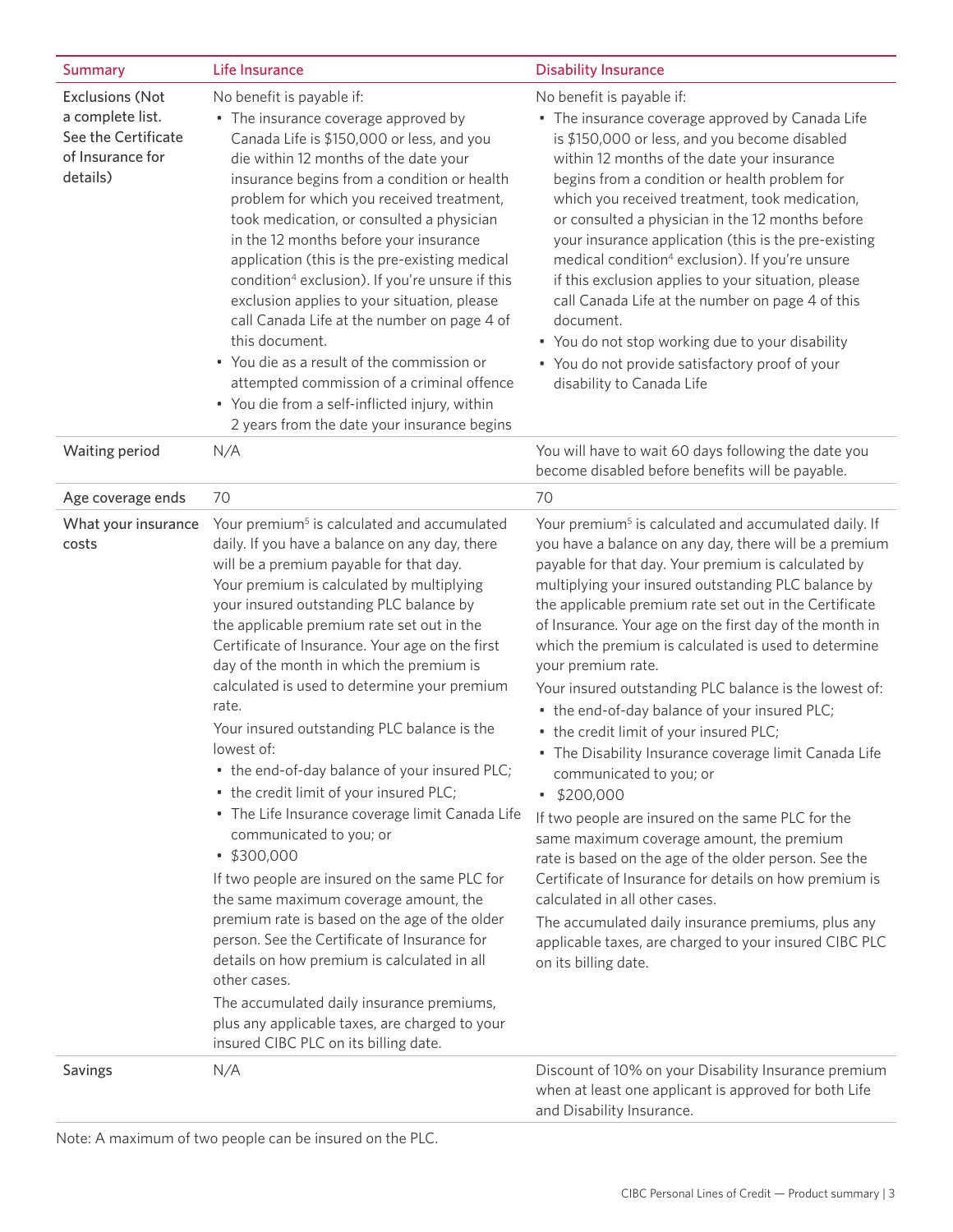### When your coverage begins

If your credit limit is \$150,000 or less, your coverage begins on the later of the day your CIBC PLC is approved or when CIBC receives your signed and completed application. You do not have to answer health questions.

If your credit limit is greater than \$150,000, your coverage up to \$150,000 begins on the later of the day your CIBC PLC is approved or when CIBC receives your signed and completed application. Coverage for amounts in excess of \$150,000 will require you to answer health questions, and, if approved, your coverage will begin on the day that Canada Life notifies you in writing of such approval. If Canada Life declines your application for coverage for amounts in excess of \$150,000, your insurance coverage for the PLC balance of \$150,000 or less will remain in force. See the Certificate of Insurance for complete details.

#### Health questions

If you apply for coverage for amounts in excess of \$150,000, Canada Life collects and uses your health information to determine if you are eligible for insurance on your PLC in excess of \$150,000. It's important that your answers to the health questions, and any other questions asked by Canada Life, be truthful, accurate and complete. In the event you (or your estate) submit a claim, Canada Life may review your answers to these questions. Your insurance may be void if you conceal, misrepresent or make any false or incomplete answer or declarations on your application or to any subsequent request for information in connection with your application.

### 30-day review period and how to cancel

You have 30 days from receipt of your Certificate of Insurance to review the coverage and decide if it meets your needs. If you cancel within the 30 day review period, you'll receive a full refund of any premiums you paid.

You can cancel this optional insurance coverage at any time by calling the CIBC Creditor Insurance Helpline at [1 800 465-6020;](tel:18004656020) completing a cancellation form at a CIBC banking centre; or sending a letter to your CIBC banking centre requesting cancellation.

### How to make a claim

Claim forms are available from any CIBC banking centre, by visiting [cibc.com](http://www.cibc.com) or by calling the CIBC Creditor Insurance Helpline at [1 800 465-6020.](tel:18004656020) We recommend that you make a claim as soon as possible after an insured event.

If your claim is approved, Canada Life pays the benefit to CIBC, and CIBC applies the benefit payment to your insured CIBC PLC. See the Certificate of Insurance for complete details, including important time limits for filing claims with Canada Life.

## Who to contact for additional questions

Please contact Canada Life or the CIBC Creditor Insurance Helpline at:

Canada Life [1 800 387-4495](tel:18003874495) [canadalife.com](https://www.canadalife.com/) The Canada Life Assurance Company 330 University Avenue Toronto, ON M5G 1R8

CIBC Creditor Insurance Helpline [1 800 465-6020](tel:18004656020) CIBC Creditor Customer Service PO Box 3020 Mississauga STN A Mississauga, ON L5A 4M2